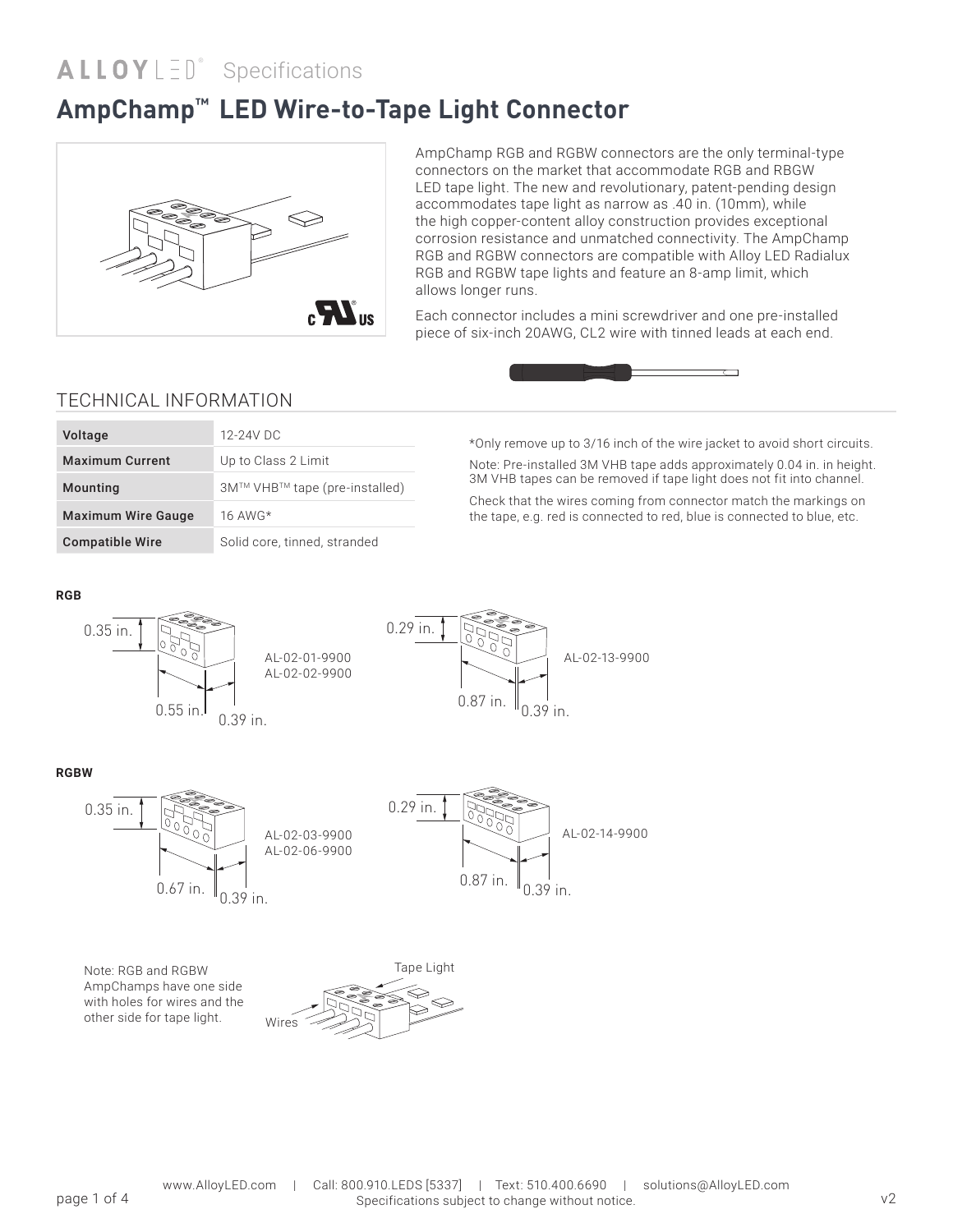# **Specifications**

## PRODUCT INFORMATION

#### Add "-10" to the end of the item number for a 10 pack

| <b>Item Number</b> | <b>Compatible Tape Light</b> | Dimensions $(W \times L \times H)$ |
|--------------------|------------------------------|------------------------------------|
| AL-02-01-9900      | Radialux 2.2 RGB             | $0.55 \times 0.39 \times 0.35$ in  |
| AL-02-02-9900      | Radialux 4 4 RGB             | $0.55 \times 0.39 \times 0.35$ in  |
| AL-02-03-9900      | Radialux 4.4 RGBW            | $0.67 \times 0.39 \times 0.35$ in. |
| AL-02-06-9900      | Radialux 5.9 RGBW            | $0.67 \times 0.39 \times 0.35$ in  |
| AL-02-13-9900      | Radialux 8.8 RGB             | $0.87 \times 0.39 \times 0.29$ in. |
| AL-02-14-9900      | Radialux 8.8 RGBW            | $0.87 \times 0.39 \times 0.29$ in. |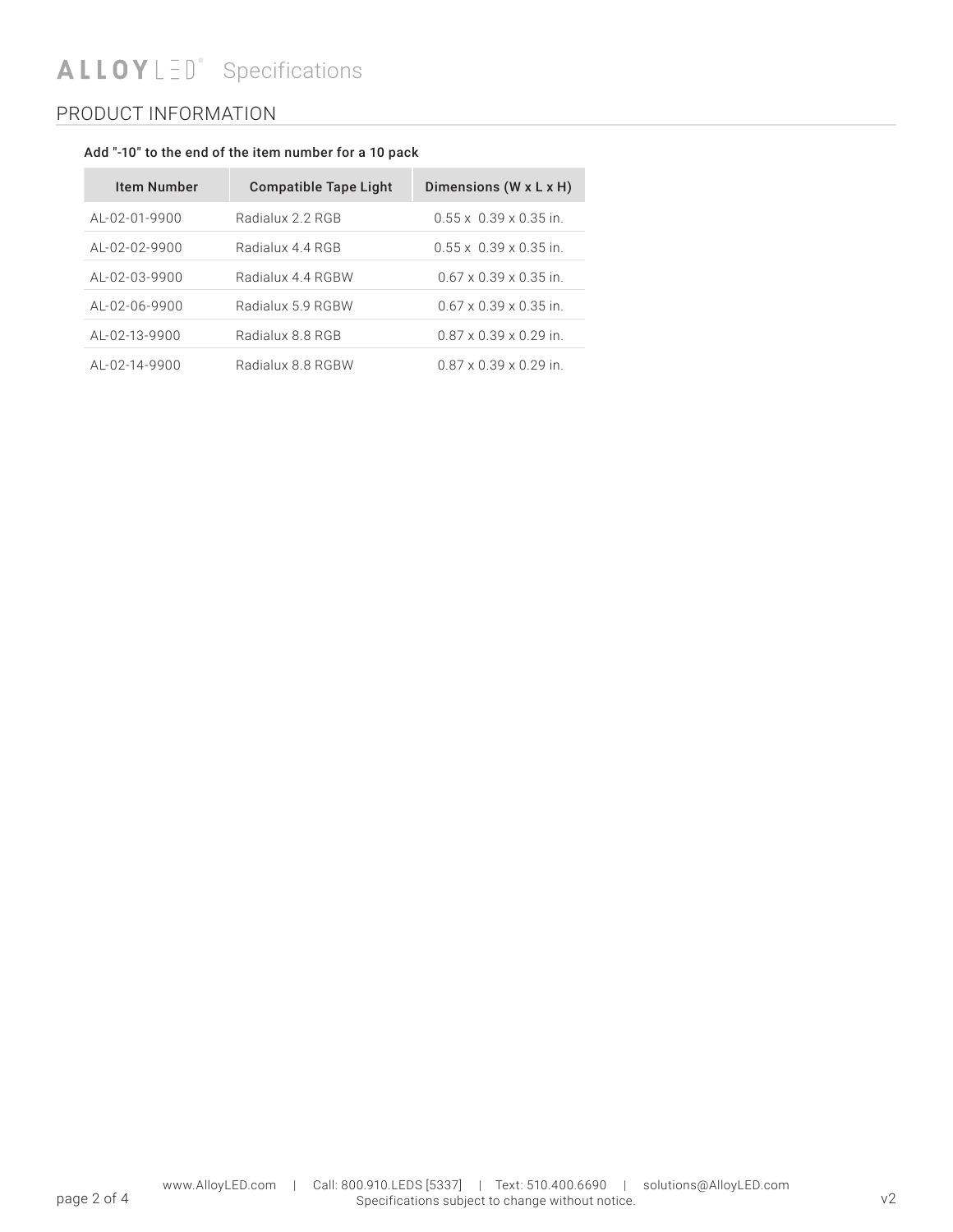## **Specifications**

### **INSTRUCTIONS**

NOTE: Check polarity of the tape light and/or wires: (+) and (-) symbols on the tape should match POSITIVE (red) and NEGATIVE (black) wires. NOTE: Ensure all components are installed in accordance with the current National Electric Code (NEC), and UL safety standards.





securely.



WARNING: DO NOT OVERTIGHTEN. Overtightening can crack the connector.